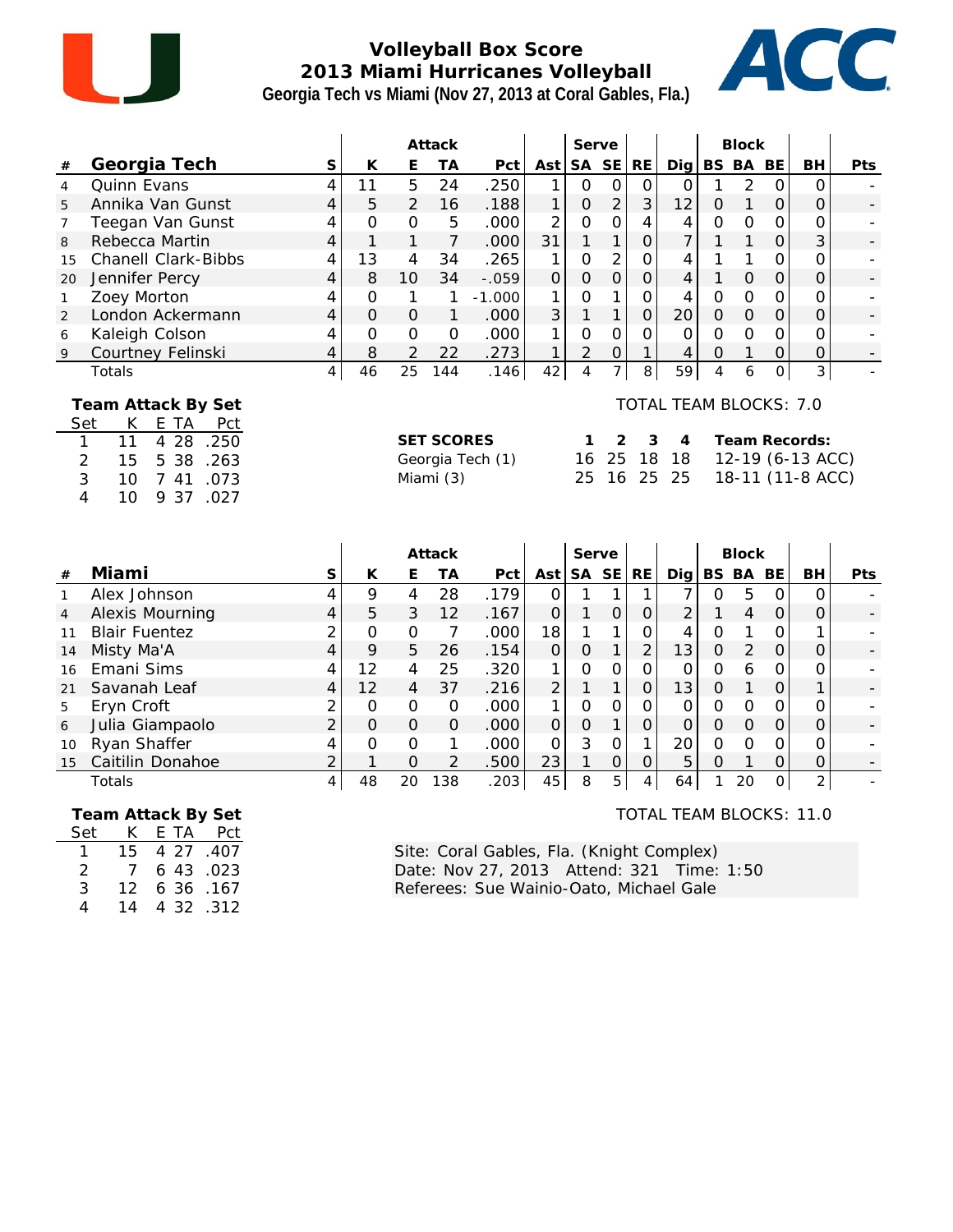

#### **Volleyball Box Score 2013 Miami Hurricanes Volleyball Georgia Tech vs Miami (Nov 27, 2013 at Coral Gables, Fla.)**



|    |                        |                |    |               | <b>ATTACK</b> |                   |          | <b>SET</b> |      |       |          | <b>SERVE</b> |                   |                   | <b>RECEIVE</b> |                   |                 |              | <b>BLOCK</b> |          |              |        |
|----|------------------------|----------------|----|---------------|---------------|-------------------|----------|------------|------|-------|----------|--------------|-------------------|-------------------|----------------|-------------------|-----------------|--------------|--------------|----------|--------------|--------|
|    | ## Georgia Tech        |                | К  | E.            | <b>TA</b>     | Pct               | Ast      | <b>TA</b>  | Pct  | SA SE |          | <b>TA</b>    | Pct               |                   | 0 RE           | Pct               |                 | Dig BS BA BE |              |          | <b>BHE</b>   | Points |
|    | Quinn Evans            | 4              |    | 5.            | 24            | 250               |          | 2          | .500 | O.    | Ω        | 0            | .000              | $\Omega$          | $\Omega$       | .000              | Ωl              |              | 2            | ΩI       |              |        |
| 5  | Annika Van Gunst       | 4 <sup>1</sup> | 5  | $\mathcal{P}$ | 16            | .188              |          | 6          | .167 | 0     | 2        | 9            | .778              | 30                | 3              | .909              | 12 <sub>l</sub> | $\Omega$     |              | $\Omega$ | $\Omega$     |        |
|    | Teegan Van Gunst       | 4              | Ω  | $\Omega$      | 5             | .000 <sub>1</sub> | 2        | 5          | .400 | ∩     | 0        | $\Omega$     | .000              | 15                | 4              | 789               | 4               | Ω            | $\Omega$     | $\Omega$ | 0            |        |
| 8  | Rebecca Martin         | $\vert$        |    |               |               | .000              | 31       | 105        | .295 |       |          | 6            | .833              | $\Omega$          | $\Omega$       | .000              |                 |              |              | $\Omega$ |              |        |
|    | 15 Chanell Clark-Bibbs | $\frac{4}{ }$  | 13 | 4             | 34            | .265              |          | 4          | 250  |       |          | 13           | .846              | $\Omega$          | $\Omega$       | .000 <sub>l</sub> | 4               |              |              | O        | $\Omega_{1}$ |        |
| 20 | Jennifer Percy         | $\vert$        | 8  | 10            | 34            | $-.059$           | $\Omega$ |            | .000 | 0     | $\Omega$ | $\Omega$     | .000 <sub>1</sub> | 5                 | $\Omega$       | 1000              | 4               |              | $\Omega$     | $\Omega$ | $\Omega$     |        |
|    | Zoey Morton            | 4              | Ω  |               |               | $-1.00$           |          | 3          | .333 |       |          | 15           | .933              | 6                 | $\Omega$       | 1000              | 41              | Ω            | $\Omega$     | $\Omega$ | $\Omega$     |        |
| 2  | London Ackermann       | $\vert$        | O  | $\Omega$      |               | .000 <sub>1</sub> | 3        | 8          | .375 |       |          | 17           | .941              | $12 \overline{ }$ | $\Omega$       | 1000              | 20              | $\Omega$     | $\Omega$     | $\Omega$ | $\Omega$     |        |
| 6  | Kaleigh Colson         | 4              | ∩  | 0             |               | .000              |          | 3          | .333 |       |          |              | 1000              | $\Omega$          | $\Omega$       | .000 <sub>l</sub> | ΩI              | Ω            | $\Omega$     | ∩∣       | $\Omega_{1}$ |        |
| 9  | Courtney Felinski      | $\frac{4}{ }$  | 8  | $\mathcal{P}$ | 22            | 273               |          | 3          | .333 |       | $\Omega$ | 12           | 1000              | 9                 |                | 900               | 41              | Ω            |              | ΩI       |              |        |
|    | Totals                 | 41             | 46 | 25            | 144           | .1461             | 42       | 140        | .300 | 4     |          | 79           | .911              | 77                | 8              | .9061             | 59              | 4            | 6            | ΩI       | 3            |        |

|     |    | Team Attack By Set |      |
|-----|----|--------------------|------|
| Set | K. | E TA               | Pct  |
|     | 11 | 4 28 .250          |      |
| 2   | 15 | 5 38               | .263 |
| 3   | 10 | 7 41               | .073 |
| Δ   | 10 | 9 37               | .027 |

#### TOTAL TEAM BLOCKS: 7.0

| <b>SET SCORES</b> |  |  | 1 2 3 4 Team Records:        |
|-------------------|--|--|------------------------------|
| Georgia Tech (1)  |  |  | 16 25 18 18 12-19 (6-13 ACC) |
| Miami (3)         |  |  | 25 16 25 25 18-11 (11-8 ACC) |

|                |                     |                |          |          | <b>ATTACK</b> |                   |                | <b>SET</b> |                   |       |          | <b>SERVE</b> |      |                 | <b>RECEIVE</b> |       |                 |              | <b>BLOCK</b> |          |            |        |
|----------------|---------------------|----------------|----------|----------|---------------|-------------------|----------------|------------|-------------------|-------|----------|--------------|------|-----------------|----------------|-------|-----------------|--------------|--------------|----------|------------|--------|
|                | ## Miami            | S              | Κ        | F.       | ТA            | Pct               | Ast            | TA         | Pct               | SA SE |          | <b>TA</b>    | Pct  |                 | 0 RE           | Pct   |                 | Dig BS BA BE |              |          | <b>BHE</b> | Points |
|                | Alex Johnson        | 4              | 9        | 4        | 28            | .179              | 0              | 2          | .000              |       |          |              | .909 | 2               |                | .667  |                 | 0            | 5            |          | $\Omega$   |        |
| $\overline{4}$ | Alexis Mourning     | 4 <sup>1</sup> | 5        | 3        | 12            | .167              | 0              | 3          | .000 <sub>l</sub> |       | $\Omega$ | 9            | 1000 | $\Omega$        | $\Omega$       | .0001 | $\overline{2}$  |              | 4            | $\Omega$ | 0          |        |
|                | 11 Blair Fuentez    |                | O        |          |               | .000 <sub>l</sub> | 18             | 51         | .353              |       |          | 8            | .875 | $\Omega$        | 0              | .000  |                 | Ω            |              |          |            |        |
|                | 14 Misty Ma'A       | 4 <sup>1</sup> | 9        | 5.       | 26            | .154              | $\Omega$       | 5          | .000 <sub>l</sub> | 0     |          |              | .857 | 29              | 2              | .935  | 13 <sup>1</sup> | $\Omega$     | 2            | $\Omega$ | $\Omega$   |        |
|                | 16 Emani Sims       | $\frac{4}{ }$  | 12       | 4        | 25            | .320              |                | 3          | .333              | 0     | $\Omega$ | $\Omega$     | .000 | $\Omega$        | $\Omega$       | .000  | $\Omega$        | $\Omega$     | 6            |          | Ω          |        |
|                | 21 Savanah Leaf     | 4 <sup>1</sup> | 12       | 4        | 37            | .216              | 2              | 8          | .250              |       |          | 13           | .923 | 10 <sup>°</sup> | $\Omega$       | 1000  | 13 <sup>1</sup> | $\Omega$     |              | $\Omega$ |            |        |
|                | 5 Eryn Croft        | $\overline{2}$ | O        | O        | ∩             | .000 <sub>l</sub> |                |            | 1000              | O     | $\Omega$ | 4            | 1000 |                 | O              | 1000  | $\Omega$        | 0            | $\Omega$     |          | O          |        |
| 6              | Julia Giampaolo     | $\overline{2}$ | $\Omega$ | $\Omega$ | $\Omega$      | .000 <sub>1</sub> | $\overline{0}$ | $\Omega$   | .000              | 0     |          | 2            | .500 | $\Omega$        | $\Omega$       | .000  | $\Omega$        | 0            | $\Omega$     | $\Omega$ | $\Omega$   |        |
|                | 10 Ryan Shaffer     | $\frac{4}{ }$  | 0        | O        |               | .000              | $\Omega$       | 8          | .000              | 3     | $\Omega$ | 19           | 1000 | 26              |                | .963  | <b>20</b>       | $\Omega$     | 0            |          | O          |        |
|                | 15 Caitilin Donahoe |                |          | Ω        |               | .500              | 23             | 53         | .434              |       |          |              | 1000 | $\Omega$        | 0              | .000  | 51              | 0            |              |          | Ω          |        |
|                | Totals              | $\vert$        | 48       | 20       | 138           | .203              | 45             | 134        | .336              | 8     | 5        | 90           | .944 | 68              | 4              | .944  | 64              |              | 20           |          | 2          |        |

 **Team Attack By Set**

| Set           | K.              | E TA      | Pct |
|---------------|-----------------|-----------|-----|
|               | 15.             | 4 27 .407 |     |
| $\mathcal{P}$ | 7               | 6 43 .023 |     |
| 3             | 12 <sup>7</sup> | 6 36 .167 |     |
| 4             | 14              | 4 32 .312 |     |

TOTAL TEAM BLOCKS: 11.0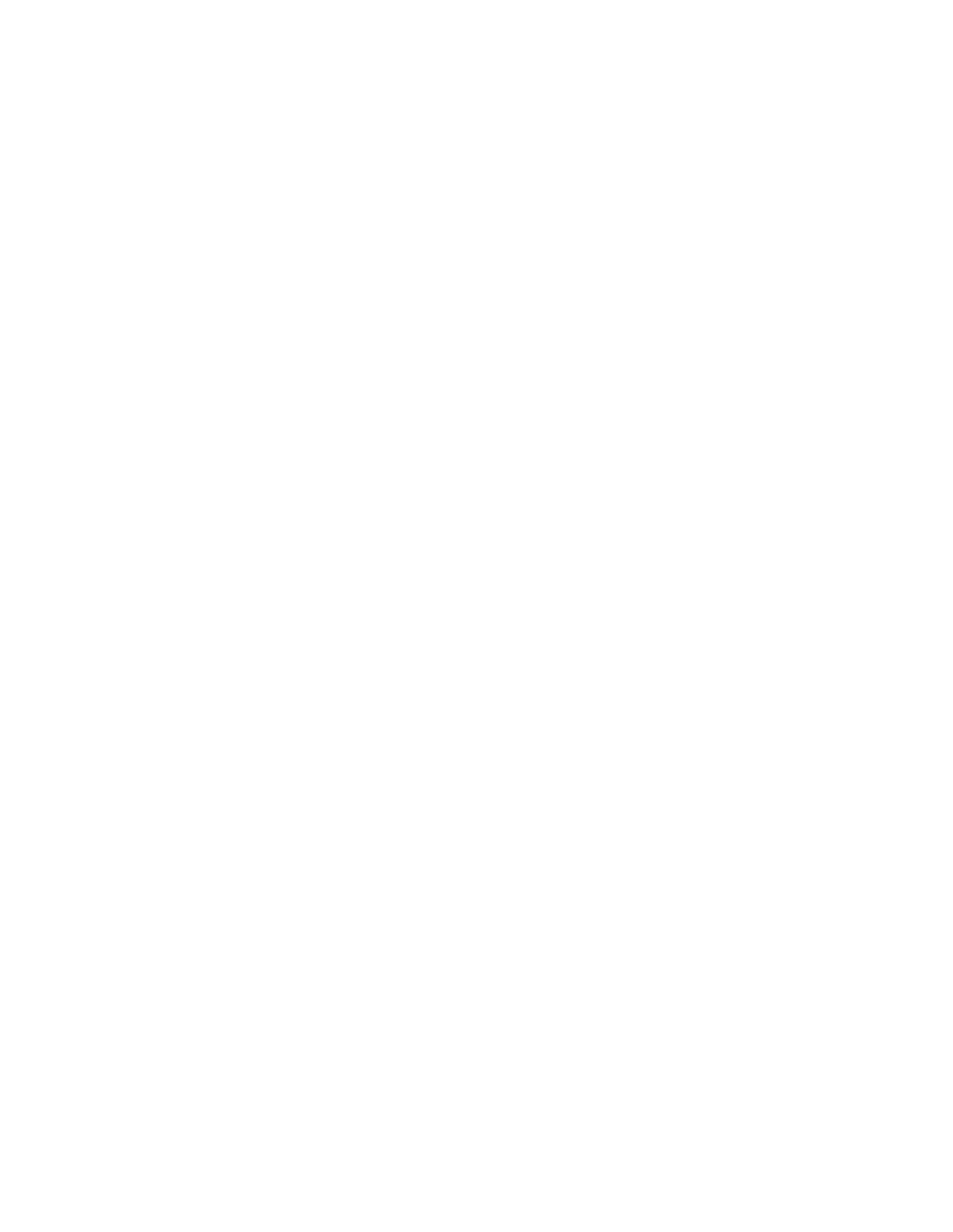

# **Play-by-Play Summary (1st set) Georgia Tech vs Miami (Nov 27, 2013 at Coral Gables, Fla.)**



GT: Quinn Evans; Annika Van Gunst; Teegan Van Gunst; Rebecca Martin; Chanell Clark-Bibbs; Jennifer Percy; libero London Ackermann. UM: Alex Johnson; Alexis Mourning; Blair Fuentez; Misty Ma'A; Emani Sims; Savanah Leaf; libero Ryan Shaffer.

- 1-0 [Chanell Clark-Bibbs] Kill by Savanah Leaf (from Blair Fuentez).
- 1-1 [Savanah Leaf] Kill by Quinn Evans (from Rebecca Martin).
- 2-1 [Rebecca Martin] Service error.
- 3-1 [Ryan Shaffer] Attack error by Jennifer Percy.
- 3-2 [Ryan Shaffer] Kill by Quinn Evans (from Rebecca Martin).
- 4-2 [Zoey Morton] Kill by Alex Johnson (from Blair Fuentez).
- 5-2 [Alex Johnson] Kill by Misty Ma'A (from Blair Fuentez).
- 5-3 [Alex Johnson] Kill by Annika Van Gunst (from Rebecca Martin).
- 6-3 [London Ackermann] Kill by Alexis Mourning (from Blair Fuentez).
- 6-4 [Misty Ma'A] Kill by Chanell Clark-Bibbs (from Rebecca Martin).
- 7-4 [Annika Van Gunst] Kill by Savanah Leaf (from Blair Fuentez).
- 7-5 [Alexis Mourning] Kill by Chanell Clark-Bibbs (from Annika Van Gunst).
- 8-5 [Courtney Felinski] Kill by Emani Sims (from Blair Fuentez).
- 9-5 [Blair Fuentez] Service ace (Teegan Van Gunst).
- 10-5 [Blair Fuentez] Kill by Misty Ma'A (from Blair Fuentez).
- 11-5 [Blair Fuentez] Attack error by Jennifer Percy.
	- *Timeout Georgia Tech.*
- 12-5 [Blair Fuentez] Attack error by Chanell Clark-Bibbs.
- 12-6 [Blair Fuentez] Attack error by Emani Sims.
- 13-6 [Chanell Clark-Bibbs] Kill by Emani Sims (from Blair Fuentez).
- 14-6 [Savanah Leaf] Attack error by Quinn Evans (block by Emani Sims; Misty Ma'A).
- 15-6 [Savanah Leaf] Kill by Alex Johnson (from Blair Fuentez).
- 16-6 [Savanah Leaf] Service ace (Annika Van Gunst).
	- *Timeout Georgia Tech.*
- 16-7 [Savanah Leaf] Attack error by Misty Ma'A.
- 17-7 [Kaleigh Colson] Kill by Emani Sims (from Blair Fuentez).
- 18-7 [Ryan Shaffer] Service ace (Teegan Van Gunst).
- 18-8 [Ryan Shaffer] Kill by Courtney Felinski (from Teegan Van Gunst).
- 19-8 [Zoey Morton] Kill by Alexis Mourning (from Blair Fuentez).
- 20-8 [Alex Johnson] Service ace (Courtney Felinski).
- 20-9 [Alex Johnson] Kill by Quinn Evans (from Rebecca Martin).
- 20-10 [London Ackermann] Ball handling error by Blair Fuentez.
- 20-11 [London Ackermann] Attack error by Alex Johnson.
- 20-12 [London Ackermann] Kill by Chanell Clark-Bibbs (from Rebecca Martin). *Timeout Miami.*
- 21-12 [London Ackermann] Ball handling error by Rebecca Martin.
- 21-13 [Misty Ma'A] Kill by Courtney Felinski (from London Ackermann).
- 22-13 [Annika Van Gunst] Kill by Alexis Mourning (from Savanah Leaf).
- 22-14 [Eryn Croft] Kill by Chanell Clark-Bibbs (from Rebecca Martin).
- 23-14 [Courtney Felinski] Kill by Emani Sims (from Blair Fuentez).
- 23-15 [Blair Fuentez] Kill by Chanell Clark-Bibbs.
- 23-16 [Chanell Clark-Bibbs] Attack error by Alex Johnson (block by Jennifer Percy).
- 24-16 [Chanell Clark-Bibbs] Kill by Emani Sims (from Savanah Leaf).
- 25-16 [Savanah Leaf] Kill by Alex Johnson.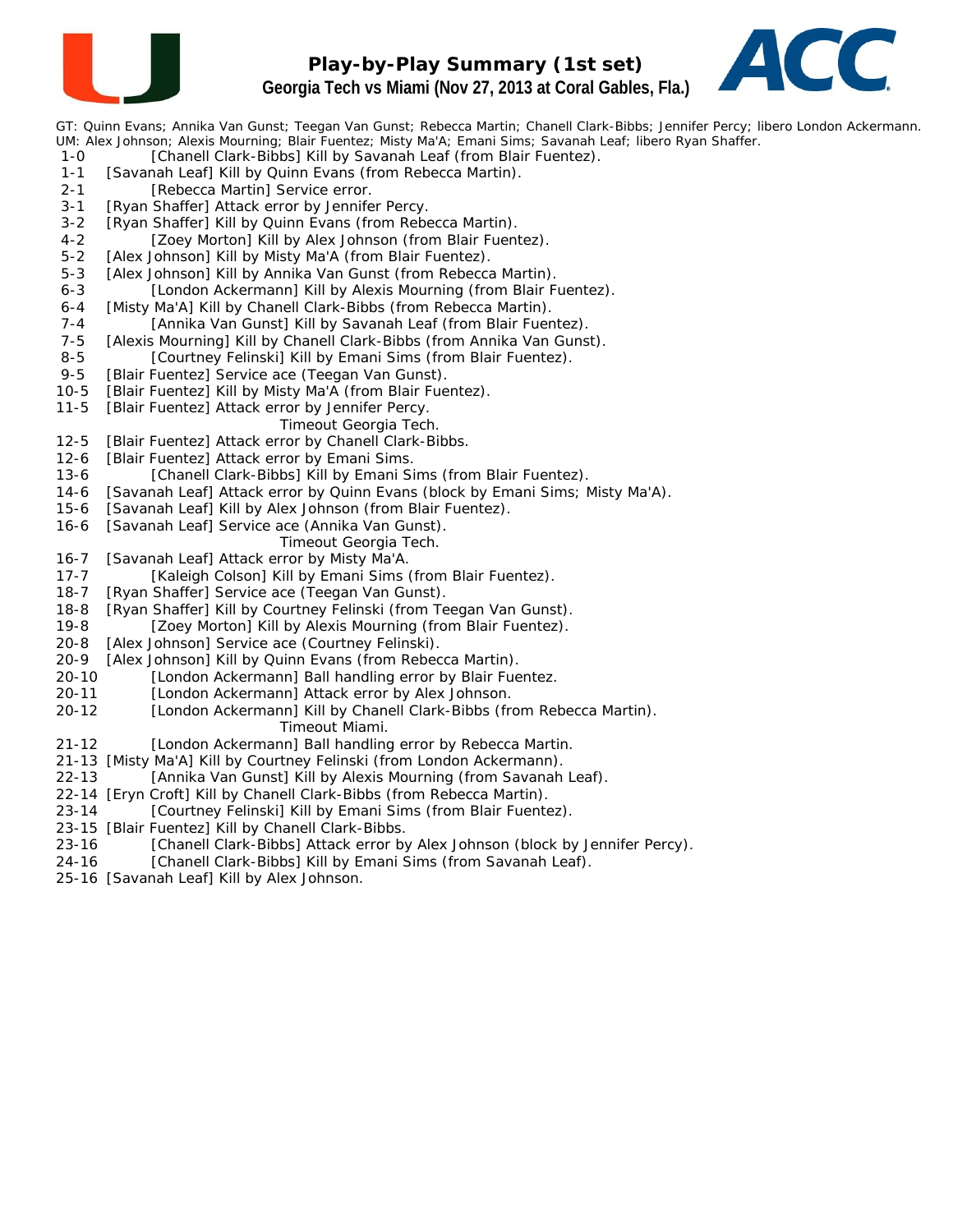

### **Volleyball Box Score (1st set only) 2013 Miami Hurricanes Volleyball Georgia Tech vs Miami (Nov 27, 2013 at Coral Gables, Fla.)**



|                                                   |                                                                                                                                                                                                                                   |              |                |                | Attack                         |                  |                |                | Serve          |                |                                         |                | <b>Block</b>        |                |                                                       |     |
|---------------------------------------------------|-----------------------------------------------------------------------------------------------------------------------------------------------------------------------------------------------------------------------------------|--------------|----------------|----------------|--------------------------------|------------------|----------------|----------------|----------------|----------------|-----------------------------------------|----------------|---------------------|----------------|-------------------------------------------------------|-----|
| #                                                 | Georgia Tech                                                                                                                                                                                                                      | S            | К              | E              | <b>TA</b>                      | Pct              | Ast            | <b>SA</b>      | <b>SE</b>      | RE             | Dig                                     |                | BS BA               | BE             | <b>BH</b>                                             | Pts |
| 4                                                 | Quinn Evans                                                                                                                                                                                                                       | $\mathbf{1}$ | 3              | $\mathbf{1}$   | 6                              | .333             | $\overline{O}$ | $\mathbf 0$    | $\overline{O}$ | $\mathbf{O}$   | $\overline{O}$                          | $\overline{O}$ | $\mathbf 0$         | $\mathbf{O}$   | 0                                                     |     |
| 5                                                 | Annika Van Gunst                                                                                                                                                                                                                  | $\mathbf{1}$ | 1              | $\overline{O}$ | $\overline{2}$                 | .500             | $\mathbf{1}$   | $\mathbf 0$    | $\overline{O}$ | 1              | $\mathbf{1}$                            | $\mathbf{O}$   | $\mathsf O$         | $\mathbf{O}$   | $\overline{O}$                                        |     |
| $\overline{7}$                                    | Teegan Van Gunst                                                                                                                                                                                                                  | 1            | $\Omega$       | $\Omega$       | $\mathbf 0$                    | .000             | 1              | $\overline{O}$ | $\overline{O}$ | $\overline{2}$ | 0                                       | $\overline{O}$ | $\mathbf 0$         | $\mathbf 0$    | $\Omega$                                              |     |
| 8                                                 | Rebecca Martin                                                                                                                                                                                                                    | 1            | 0              | $\Omega$       | $\mathcal{O}$                  | .000             | $\overline{7}$ | $\mathsf O$    | $\mathbf{1}$   | $\overline{O}$ | $\mathbf{1}$                            | $\mathsf O$    | $\mathbf 0$         | $\mathbf 0$    | 1                                                     |     |
| 15                                                | <b>Chanell Clark-Bibbs</b>                                                                                                                                                                                                        | 1            | 5              | 1              | 9                              | .444             | $\Omega$       | $\Omega$       | 0              | $\mathbf 0$    | 0                                       | $\mathbf 0$    | O                   | $\mathbf 0$    | 0                                                     |     |
| 20                                                | Jennifer Percy                                                                                                                                                                                                                    | $\mathbf{1}$ | 0              | $\overline{2}$ | 6                              | $-.333$          | $\overline{O}$ | $\overline{O}$ | $\overline{O}$ | $\mathbf 0$    | O                                       | 1              | $\mathbf 0$         | $\mathbf 0$    | $\overline{O}$                                        |     |
| $\mathbf{1}$                                      | Zoey Morton                                                                                                                                                                                                                       | 1            | $\Omega$       | $\overline{0}$ | $\mathbf 0$                    | .000             | $\Omega$       | $\Omega$       | $\overline{O}$ | $\mathbf 0$    | 1                                       | $\mathcal{O}$  | $\mathbf 0$         | $\mathbf 0$    | 0                                                     |     |
| 2                                                 | London Ackermann                                                                                                                                                                                                                  | $\mathbf{1}$ | $\overline{O}$ | $\overline{O}$ | $\overline{O}$                 | .000             | 1              | $\overline{O}$ | $\overline{O}$ | $\overline{O}$ | 3                                       | $\overline{O}$ | $\overline{O}$      | $\overline{O}$ | $\overline{O}$                                        |     |
| 6                                                 | Kaleigh Colson                                                                                                                                                                                                                    | 1            | $\Omega$       | $\overline{O}$ | $\mathbf 0$                    | .000             | 0              | $\mathbf 0$    | $\overline{O}$ | $\overline{O}$ | $\overline{O}$                          | $\overline{O}$ | $\mathbf 0$         | $\mathbf 0$    | 0                                                     |     |
| 9                                                 | Courtney Felinski                                                                                                                                                                                                                 | $\mathbf{1}$ | $\overline{2}$ | $\mathbf 0$    | 5                              | .400             | $\overline{O}$ | $\overline{O}$ | $\overline{O}$ | $\mathbf{1}$   | $\mathbf 0$                             | $\overline{O}$ | $\mathbf 0$         | $\mathbf 0$    | 0                                                     |     |
|                                                   | Totals                                                                                                                                                                                                                            | 1            | 11             | $\overline{4}$ | 28                             | .250             | 10             | $\Omega$       | $\mathbf{1}$   | $\overline{4}$ | 6                                       | 1              | $\overline{O}$      | $\overline{O}$ | $\mathbf{1}$                                          |     |
| Set<br>1<br>$\overline{2}$<br>3<br>$\overline{4}$ | Team Attack By Set<br>K.<br>E TA<br>Pct<br>28<br>11<br>$\overline{4}$<br>.250<br>.000<br>$\mathbf 0$<br>$\mathbf 0$<br>0<br>.000<br>$\mathbf 0$<br>$\overline{O}$<br>$\mathbf 0$<br>0<br>.000<br>$\overline{O}$<br>$\overline{O}$ |              |                |                | <b>SET SCORES</b><br>Miami (3) | Georgia Tech (1) |                | 1<br>16<br>25  | 2<br>25<br>16  | 3<br>18<br>25  | TOTAL TEAM BLOCKS: 1.0<br>4<br>18<br>25 |                |                     |                | Team Records:<br>12-19 (6-13 ACC)<br>18-11 (11-8 ACC) |     |
|                                                   |                                                                                                                                                                                                                                   |              |                |                | Attack                         |                  |                |                | Serve          |                |                                         |                | <b>Block</b>        |                |                                                       |     |
| #                                                 | Miami                                                                                                                                                                                                                             | S            | К              | Ε              | ТA                             | Pct              | Ast            | <b>SA</b>      | <b>SE</b>      | RE             | Dig                                     |                | BS BA               | BE             | BH                                                    | Pts |
| $\mathbf{1}$                                      | Alex Johnson                                                                                                                                                                                                                      | 1            | 3              | $\overline{2}$ | 5                              | .200             | $\overline{O}$ | 1              | $\overline{0}$ | $\mathbf{O}$   | 1                                       | $\overline{0}$ | $\mathbf{O}$        | $\mathbf{O}$   | $\overline{0}$                                        |     |
| $\overline{4}$                                    | Alexis Mourning                                                                                                                                                                                                                   | $\mathbf{1}$ | 3              | $\overline{O}$ | 3                              | 1.000            | $\overline{O}$ | $\overline{O}$ | $\overline{0}$ | $\mathbf 0$    | 0                                       | $\Omega$       | $\overline{O}$      | $\mathbf{O}$   | $\overline{O}$                                        |     |
| 11                                                | <b>Blair Fuentez</b>                                                                                                                                                                                                              | 1            | 0              | $\mathcal{O}$  | 1                              | .000             | 12             | 1              | $\mathbf 0$    | $\overline{O}$ | 1                                       | $\mathbf 0$    | $\mathbf 0$         | 0              | 1                                                     |     |
| 14                                                | Misty Ma'A                                                                                                                                                                                                                        | 1            | $\overline{2}$ | $\mathbf{1}$   | $\overline{7}$                 | .143             | $\overline{O}$ | $\mathbf 0$    | $\mathbf 0$    | $\mathbf 0$    | $\overline{4}$                          | $\mathsf O$    | $\mathbf{1}$        | $\mathbf 0$    | $\mathbf 0$                                           |     |
| 16                                                | Emani Sims                                                                                                                                                                                                                        | 1            | 5              | 1              | 6                              | .667             | O              | $\mathbf 0$    | $\mathbf 0$    | $\mathbf 0$    | O                                       | $\mathbf 0$    | 1                   | 0              | 0                                                     |     |
| 21                                                | Savanah Leaf                                                                                                                                                                                                                      | 1            | $\overline{2}$ | $\overline{O}$ | $\overline{4}$                 | .500             | $\overline{2}$ | 1              | $\overline{O}$ | $\mathbf 0$    | $\mathbf{1}$                            | $\mathsf O$    | $\mathsf{O}\xspace$ | $\mathbf{O}$   | $\overline{O}$                                        |     |
| 5                                                 | Eryn Croft                                                                                                                                                                                                                        | 1            | $\Omega$       | $\mathbf 0$    | $\mathbf 0$                    | .000             | 0              | $\mathbf 0$    | $\overline{O}$ | $\Omega$       | 0                                       | O              | $\mathbf 0$         | $\mathbf 0$    | $\Omega$                                              |     |
| 10                                                | Ryan Shaffer                                                                                                                                                                                                                      | 1            | $\Omega$       | $\Omega$       | 1                              | .000             | 0              | 1              | $\mathbf 0$    | $\mathbf 0$    | 4                                       | 0              | $\mathsf{O}\xspace$ | $\mathbf 0$    | 0                                                     |     |
|                                                   | Totals                                                                                                                                                                                                                            | 1            | 15             | $\overline{4}$ | 27                             | .407             | 14             | 4              | $\Omega$       | 0              | 11                                      | $\Omega$       | $\overline{2}$      | $\mathbf 0$    | $\mathbf{1}$                                          |     |

 **Team Attack By Set**

| Set | K.       |          | E TA Pct               |
|-----|----------|----------|------------------------|
|     | 15       |          | 4 27 .407              |
| 2   | $^{(1)}$ |          | $0 \quad 0 \quad .000$ |
| 3   | Ω        | O.       | 0.000                  |
|     | $\Omega$ | $\Omega$ | 0.000                  |

TOTAL TEAM BLOCKS: 1.0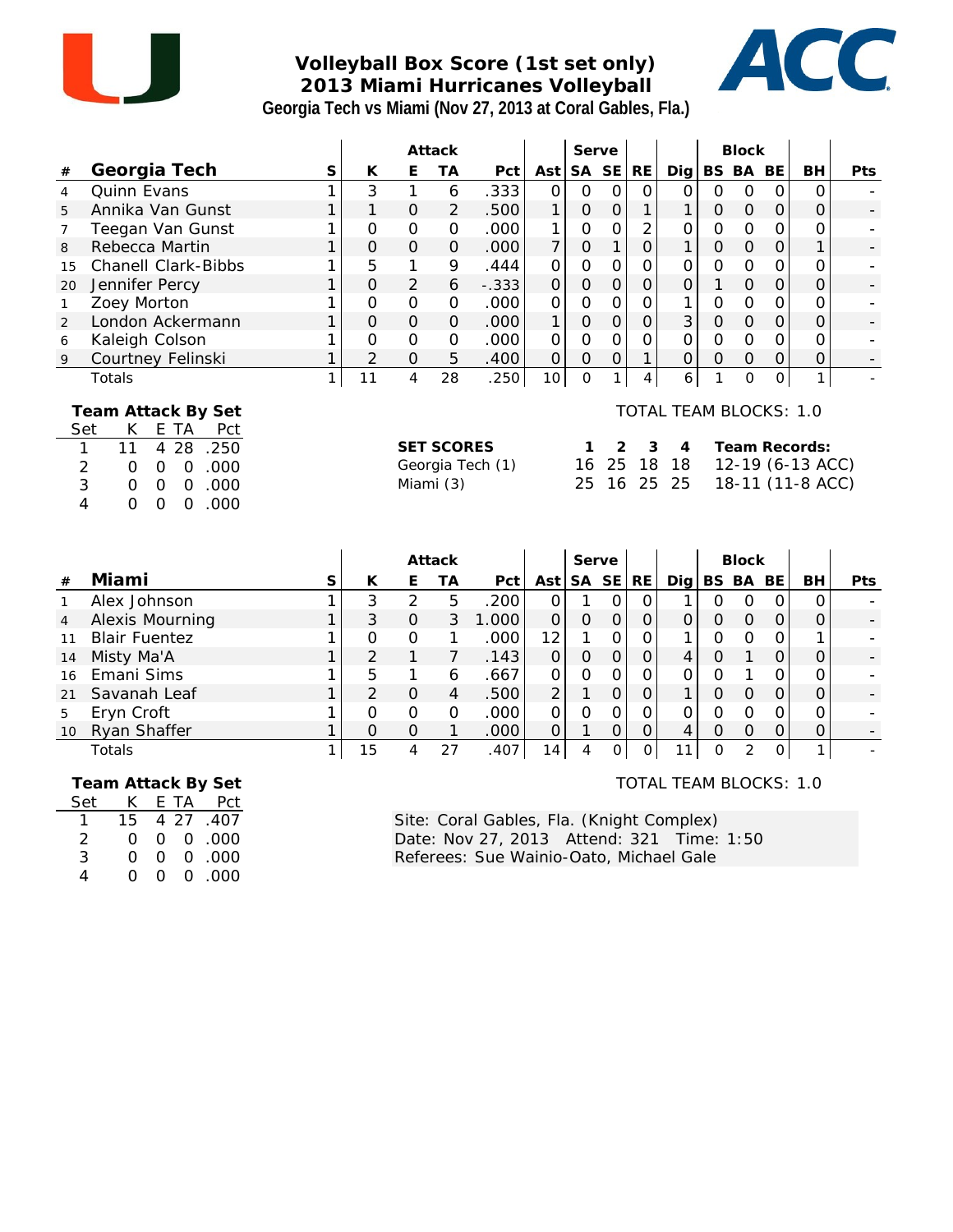

# **Play-by-Play Summary (2nd set) Georgia Tech vs Miami (Nov 27, 2013 at Coral Gables, Fla.)**



UM: Alex Johnson; Alexis Mourning; Blair Fuentez; Misty Ma'A; Emani Sims; Savanah Leaf; libero Ryan Shaffer.

GT: Quinn Evans; Annika Van Gunst; Teegan Van Gunst; Rebecca Martin; Chanell Clark-Bibbs; Jennifer Percy; libero London Ackermann. 0-1 [Blair Fuentez] Kill by Jennifer Percy (from Rebecca Martin).

- 0-2 [Chanell Clark-Bibbs] Attack error by Emani Sims (block by Quinn Evans).
- 1-2 [Chanell Clark-Bibbs] Kill by Emani Sims (from Blair Fuentez).
- 1-3 [Savanah Leaf] Kill by Jennifer Percy (from Rebecca Martin).
- 2-3 [Rebecca Martin] Attack error by Quinn Evans (block by Misty Ma'A; Emani Sims).
- 3-3 [Ryan Shaffer] Kill by Alex Johnson (from Blair Fuentez).
- 4-3 [Ryan Shaffer] Service ace (Teegan Van Gunst).
- 4-4 [Ryan Shaffer] Kill by Jennifer Percy (from Teegan Van Gunst).
- 4-5 [Zoey Morton] Kill by Courtney Felinski (from London Ackermann).
- 4-6 [Zoey Morton] Kill by Annika Van Gunst (from Rebecca Martin).
- 4-7 [Zoey Morton] Attack error by Alex Johnson (block by Quinn Evans; Courtney Felinski). *Timeout Miami.*
- 5-7 [Zoey Morton] Kill by Misty Ma'A.
- 5-8 [Alex Johnson] Attack error by Alexis Mourning.
- 5-9 [London Ackermann] Service ace (Alex Johnson).
- 5-10 [London Ackermann] Attack error by Misty Ma'A.
- 5-11 [London Ackermann] Kill by Courtney Felinski (from London Ackermann).
- 5-12 [London Ackermann] Kill by Chanell Clark-Bibbs (from Rebecca Martin).
- 6-12 [London Ackermann] Kill by Alexis Mourning (from Blair Fuentez).
- 7-12 [Misty Ma'A] Attack error by Courtney Felinski (block by Blair Fuentez; Alexis Mourning).
- 7-13 [Misty Ma'A] Service error.
- 8-13 [Annika Van Gunst] Service error.
- 8-14 [Alexis Mourning] Kill by Courtney Felinski (from Rebecca Martin).
- 8-15 [Courtney Felinski] Kill by Jennifer Percy (from Rebecca Martin).
- 9-15 [Courtney Felinski] Kill by Emani Sims (from Blair Fuentez).
- 9-16 [Blair Fuentez] Service error.
- 10-16 [Chanell Clark-Bibbs] Ball handling error by Rebecca Martin.
- 11-16 [Savanah Leaf] Attack error by Jennifer Percy (block by Emani Sims; Alex Johnson).
- 11-17 [Savanah Leaf] Kill by Jennifer Percy (from Rebecca Martin).
- 11-18 [Kaleigh Colson] Attack error by Emani Sims.
- 12-18 [Kaleigh Colson] Kill by Alex Johnson (from Blair Fuentez).
- 13-18 [Ryan Shaffer] Attack error by Rebecca Martin.
	- *Timeout Georgia Tech.*
- 13-19 [Ryan Shaffer] Kill by Quinn Evans (from Rebecca Martin).
- 14-19 [Zoey Morton] Attack error by Quinn Evans (block by Alexis Mourning).
- 14-20 [Alex Johnson] Kill by Courtney Felinski (from Rebecca Martin).
- 14-21 [London Ackermann] Attack error by Alex Johnson.
- 15-21 [London Ackermann] Service error.
- 15-22 [Misty Ma'A] Kill by Courtney Felinski (from Rebecca Martin).
- 16-22 [Annika Van Gunst] Kill by Savanah Leaf (from Blair Fuentez).
- 16-23 [Julia Giampaolo] Kill by Chanell Clark-Bibbs.
- 16-24 [Courtney Felinski] Service ace (Ryan Shaffer).
	- *Timeout Miami.*
- 16-25 [Courtney Felinski] Kill by Chanell Clark-Bibbs (from Rebecca Martin).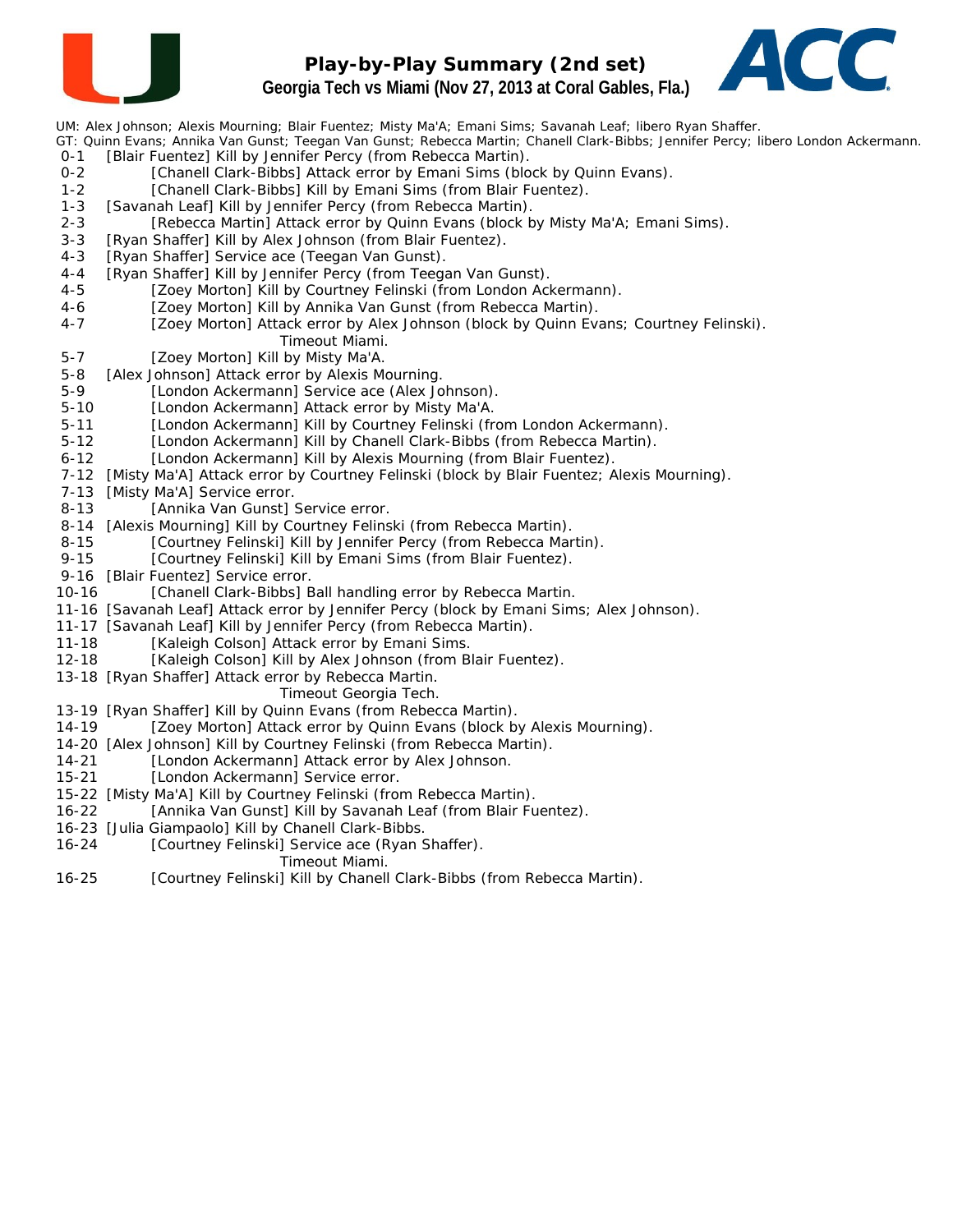

## **Volleyball Box Score (2nd set only) 2013 Miami Hurricanes Volleyball Georgia Tech vs Miami (Nov 27, 2013 at Coral Gables, Fla.)**



|                               |                                                                                                                                                                                                                            |   |                |                | Attack                                   |                  |                     | Serve                  |                     |                |                                                |                | <b>Block</b>   |                     |                                                       |            |
|-------------------------------|----------------------------------------------------------------------------------------------------------------------------------------------------------------------------------------------------------------------------|---|----------------|----------------|------------------------------------------|------------------|---------------------|------------------------|---------------------|----------------|------------------------------------------------|----------------|----------------|---------------------|-------------------------------------------------------|------------|
| $\#$                          | Georgia Tech                                                                                                                                                                                                               | S | K              | E              | <b>TA</b>                                | Pct              | Ast                 |                        | SA SE               | <b>RE</b>      | Dig                                            | <b>BS</b>      | BA BE          |                     | BH                                                    | <b>Pts</b> |
| $\overline{4}$                | <b>Quinn Evans</b>                                                                                                                                                                                                         |   | 1              | $\overline{2}$ | 6                                        | $-.167$          | $\Omega$            | $\mathbf{O}$           | $\Omega$            | $\mathbf{O}$   | $\overline{O}$                                 |                | $\mathbf{1}$   | $\Omega$            | $\Omega$                                              |            |
| 5                             | Annika Van Gunst                                                                                                                                                                                                           | 1 | 1              | $\Omega$       | 3                                        | .333             | $\mathsf{O}\xspace$ | $\mathbf{O}$           |                     | $\mathbf 0$    | 5                                              | $\mathbf{O}$   | $\overline{O}$ | $\mathcal{O}$       | $\Omega$                                              |            |
| 7                             | Teegan Van Gunst                                                                                                                                                                                                           |   | $\Omega$       | $\overline{O}$ | 1                                        | .000             | 1                   | $\Omega$               | O                   |                | 1                                              | $\Omega$       | O              | $\Omega$            | O                                                     |            |
| 8                             | Rebecca Martin                                                                                                                                                                                                             | 1 | 0              | 1              | $\overline{2}$                           | $-.500$          | 11                  | $\mathbf 0$            | $\mathbf 0$         | $\mathbf 0$    | 4                                              | $\mathbf 0$    | $\mathbf 0$    | $\mathsf{O}$        | 1                                                     |            |
| 15                            | <b>Chanell Clark-Bibbs</b>                                                                                                                                                                                                 |   | 3              | $\overline{O}$ | 7                                        | .429             | 0                   | $\overline{O}$         | $\mathbf 0$         | 0              | 1                                              | 0              | O              | $\mathbf 0$         | O                                                     |            |
| 20                            | Jennifer Percy                                                                                                                                                                                                             |   | 5              | 1              | 10                                       | .400             | $\overline{O}$      | $\overline{O}$         | $\overline{O}$      | $\overline{O}$ | 1                                              | $\overline{O}$ | $\overline{O}$ | $\overline{O}$      | $\overline{O}$                                        |            |
| $\mathbf{1}$                  | Zoey Morton                                                                                                                                                                                                                |   | $\overline{O}$ | $\mathbf 0$    | $\mathcal{O}$                            | .000             | $\mathsf O$         | $\mathbf 0$            | $\mathbf 0$         | $\mathbf 0$    | 3                                              | $\overline{O}$ | $\mathbf 0$    | $\mathsf{O}\xspace$ | 0                                                     |            |
| 2                             | London Ackermann                                                                                                                                                                                                           |   | $\Omega$       | $\Omega$       | 1                                        | .000             | $\overline{2}$      | 1                      | 1                   | $\overline{O}$ | 8                                              | $\mathcal{O}$  | $\overline{O}$ | $\mathbf{O}$        | $\Omega$                                              |            |
| 6                             | Kaleigh Colson                                                                                                                                                                                                             |   | O              | $\overline{O}$ | $\Omega$                                 | .000             | $\overline{O}$      | $\overline{0}$         | $\Omega$            | $\Omega$       | $\overline{O}$                                 | $\Omega$       | $\Omega$       | $\Omega$            | O                                                     |            |
| 9                             | Courtney Felinski                                                                                                                                                                                                          |   | 5              | 1              | 8                                        | .500             | $\mathsf O$         | 1                      | $\mathsf{O}\xspace$ | $\overline{O}$ | 3                                              | $\overline{O}$ | 1              | $\mathcal{O}$       | $\Omega$                                              |            |
|                               | Totals                                                                                                                                                                                                                     |   | 15             | 5              | 38                                       | .263             | 14                  | $\overline{2}$         | $\overline{2}$      | 1              | 26                                             | 1              | $\overline{2}$ | 0                   | 1                                                     |            |
| 1<br>$\overline{2}$<br>3<br>4 | Team Attack By Set<br>K.<br>E TA<br>Set<br>Pct<br>$\mathbf{O}$<br>$\Omega$<br>$\overline{O}$<br>.000<br>38<br>.263<br>15<br>5<br>.000<br>$\Omega$<br>$\Omega$<br>$\mathcal{O}$<br>.000<br>$\Omega$<br>$\Omega$<br>$\Omega$ |   |                |                | <b>SET SCORES</b><br>Miami (3)<br>Attack | Georgia Tech (1) |                     | 1<br>16<br>25<br>Serve | 2<br>25<br>16       | 3<br>18<br>25  | <b>TOTAL TEAM BLOCKS: 2.0</b><br>4<br>18<br>25 |                | <b>Block</b>   |                     | Team Records:<br>12-19 (6-13 ACC)<br>18-11 (11-8 ACC) |            |
| $\#$                          | Miami                                                                                                                                                                                                                      | S | K              | E              | <b>TA</b>                                | Pct              | Ast                 |                        | SA SE               | <b>RE</b>      | $Di$ g                                         | BS BA BE       |                |                     | BH                                                    | Pts        |
| $\mathbf{1}$                  | Alex Johnson                                                                                                                                                                                                               |   | $\overline{2}$ | $\overline{2}$ | 9                                        | .000             | $\overline{O}$      | $\mathbf{O}$           | $\overline{O}$      | $\mathbf{1}$   | 3                                              | $\mathbf{O}$   | $\mathbf{1}$   | $\mathbf 0$         | $\Omega$                                              |            |
| $\overline{4}$                | Alexis Mourning                                                                                                                                                                                                            |   | 1              | $\mathbf{1}$   | $\overline{4}$                           | .000             | $\mathsf{O}\xspace$ | $\mathbf{O}$           | $\mathsf{O}\xspace$ | $\mathbf{O}$   | $\mathsf{O}$                                   | 1              | 1              | $\mathcal{O}$       | $\Omega$                                              |            |
| 11                            | <b>Blair Fuentez</b>                                                                                                                                                                                                       |   | $\Omega$       | $\overline{O}$ | 6                                        | .000             | 6                   | $\mathcal{O}$          | 1                   | $\Omega$       | 3                                              | $\mathcal{O}$  | 1              | 0                   | O                                                     |            |
| 14                            | Misty Ma'A                                                                                                                                                                                                                 |   | 1              | 1              | 8                                        | .000             | 0                   | $\overline{0}$         | 1                   | 0              | $\overline{2}$                                 | 0              | 1              | $\overline{O}$      | O                                                     |            |

| $\overline{4}$ | Alexis Mourning      |  | 4  | .OOC |   |  |                 |  |          | - |
|----------------|----------------------|--|----|------|---|--|-----------------|--|----------|---|
| 11             | <b>Blair Fuentez</b> |  | n  | .000 |   |  |                 |  | 0        | - |
| 14             | Misty Ma'A           |  | 8  | .000 |   |  |                 |  | 0        | - |
| 16             | Emani Sims           |  |    | .000 |   |  |                 |  | $\Omega$ |   |
| 21             | Savanah Leaf         |  |    | 111  |   |  |                 |  | 0        |   |
| 6              | Julia Giampaolo      |  |    | .000 |   |  |                 |  | 0        |   |
| 10             | Ryan Shaffer         |  | 0  | .000 |   |  |                 |  |          | - |
|                | Totals               |  | 43 | 023  | 6 |  | 16 <sub>1</sub> |  |          |   |
|                |                      |  |    |      |   |  |                 |  |          |   |

 **Team Attack By Set**

| Set | K.       |    | E TA Pct              |
|-----|----------|----|-----------------------|
|     | ∩.       |    | 000.000               |
| 2   | 7        |    | 6 43 .023             |
| 3   | Ω        |    | $0 \quad 0 \quad 000$ |
| 4   | $\Omega$ | O. | 0.000                 |

TOTAL TEAM BLOCKS: 4.0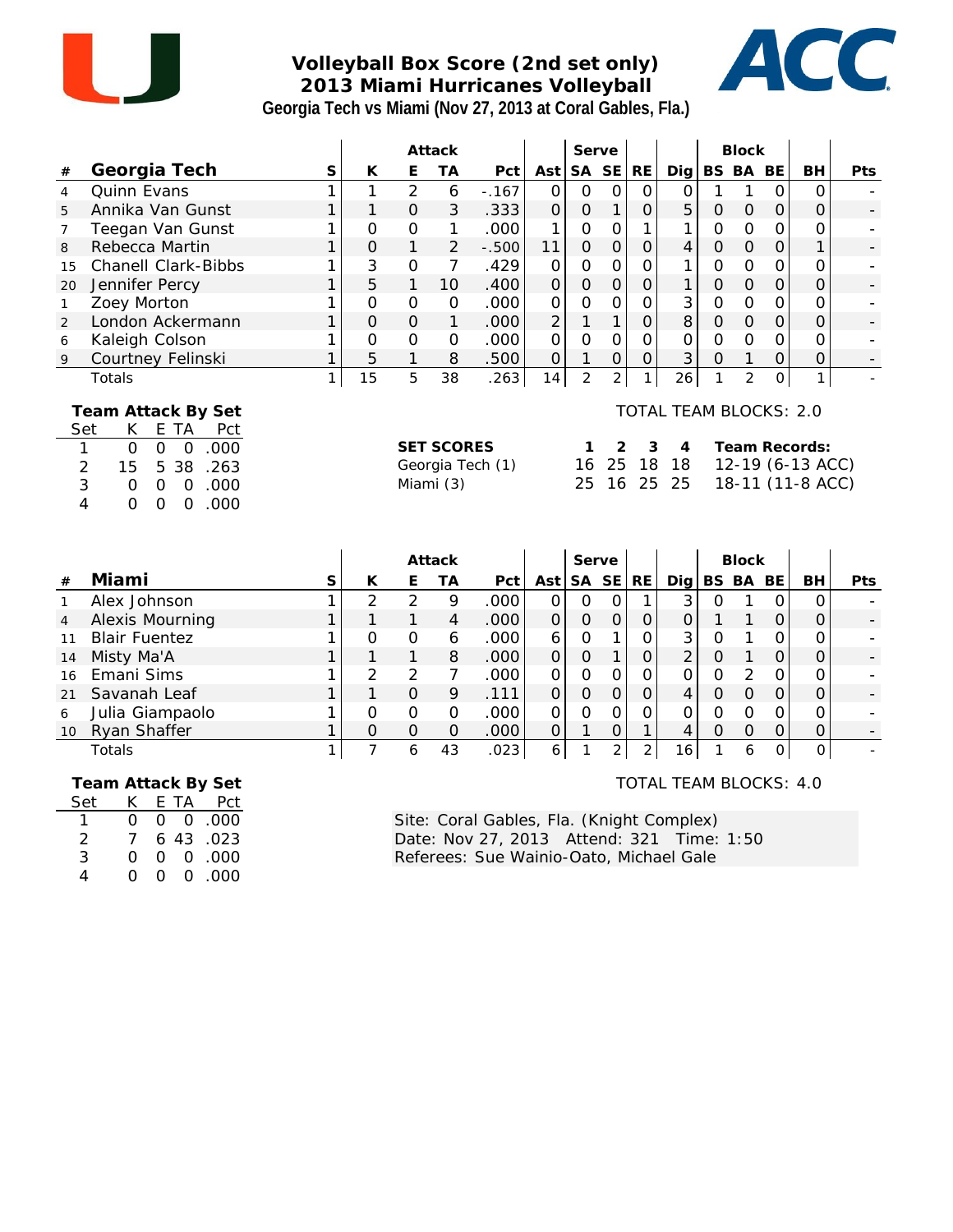

#### **Play-by-Play Summary (3rd set) Georgia Tech vs Miami (Nov 27, 2013 at Coral Gables, Fla.)**



UM: Alex Johnson; Alexis Mourning; Caitilin Donahoe; Misty Ma'A; Emani Sims; Savanah Leaf; libero Ryan Shaffer.

- GT: Quinn Evans; Annika Van Gunst; Teegan Van Gunst; Rebecca Martin; Chanell Clark-Bibbs; Jennifer Percy; libero London Ackermann. 1-0 [Chanell Clark-Bibbs] Service error.
- 1-1 [Savanah Leaf] Service error.
- 1-2 [Rebecca Martin] Kill by Quinn Evans (from Rebecca Martin).
- 1-3 [Rebecca Martin] Service ace (Misty Ma'A).
- 1-4 [Rebecca Martin] Kill by Quinn Evans (from Rebecca Martin).
- 2-4 [Rebecca Martin] Attack error by Jennifer Percy.
- 2-5 [Ryan Shaffer] Kill by Quinn Evans (from Rebecca Martin).
- 2-6 [Zoey Morton] Kill by Annika Van Gunst (from Quinn Evans).
- 3-6 [Zoey Morton] Kill by Alex Johnson (from Caitilin Donahoe).
- 3-7 [Alex Johnson] Attack error by Savanah Leaf.
- 4-7 [London Ackermann] Kill by Misty Ma'A (from Eryn Croft).
- 4-8 [Eryn Croft] Kill by Annika Van Gunst (from Courtney Felinski).
- 5-8 [Annika Van Gunst] Service error.
- 6-8 [Alexis Mourning] Kill by Savanah Leaf (from Caitilin Donahoe).
- 7-8 [Alexis Mourning] Service ace (Annika Van Gunst).
- 7-9 [Alexis Mourning] Kill by Chanell Clark-Bibbs (from Rebecca Martin).<br>8-9 [Courtney Felinski] Kill by Savanah Leaf (from Caitilin Donaho
- [Courtney Felinski] Kill by Savanah Leaf (from Caitilin Donahoe).
- 8-10 [Caitilin Donahoe] Attack error by Misty Ma'A (block by Chanell Clark-Bibbs).
- 9-10 [Chanell Clark-Bibbs] Service error.
- 9-11 [Savanah Leaf] Kill by Jennifer Percy (from Rebecca Martin).
- 10-11 [Kaleigh Colson] Kill by Emani Sims (from Caitilin Donahoe).
- 11-11 [Ryan Shaffer] Attack error by Jennifer Percy (block by Alex Johnson; Alexis Mourning).
- 12-11 [Ryan Shaffer] Kill by Misty Ma'A (from Caitilin Donahoe).
- 12-12 [Ryan Shaffer] Kill by Quinn Evans (from Rebecca Martin).
- 12-13 [Zoey Morton] Attack error by Savanah Leaf.
- 12-14 [Zoey Morton] Attack error by Alexis Mourning.
- 13-14 [Zoey Morton] Service error.
- 13-15 [Alex Johnson] Kill by Courtney Felinski (from Zoey Morton).
- 14-15 [London Ackermann] Kill by Alexis Mourning (from Caitilin Donahoe).
- 15-15 [Eryn Croft] Kill by Caitilin Donahoe.
- 15-16 [Eryn Croft] Kill by Annika Van Gunst (from Rebecca Martin).
- 16-16 [Annika Van Gunst] Kill by Savanah Leaf (from Caitilin Donahoe).
- 16-17 [Alexis Mourning] Attack error by Emani Sims.
- 17-17 [Courtney Felinski] Kill by Savanah Leaf (from Caitilin Donahoe).
- 18-17 [Caitilin Donahoe] Ball handling error by Rebecca Martin.

#### *Timeout Georgia Tech.*

- 19-17 [Caitilin Donahoe] Kill by Alex Johnson (from Caitilin Donahoe).
- 20-17 [Caitilin Donahoe] Attack error by Chanell Clark-Bibbs.
- 21-17 [Caitilin Donahoe] Attack error by Jennifer Percy.
- 22-17 [Caitilin Donahoe] Attack error by Chanell Clark-Bibbs.
- 23-17 [Caitilin Donahoe] Kill by Emani Sims (from Caitilin Donahoe).
- 24-17 [Caitilin Donahoe] Attack error by Jennifer Percy (block by Alex Johnson; Emani Sims).
- 24-18 [Caitilin Donahoe] Attack error by Misty Ma'A.
- 25-18 [Chanell Clark-Bibbs] Attack error by Quinn Evans.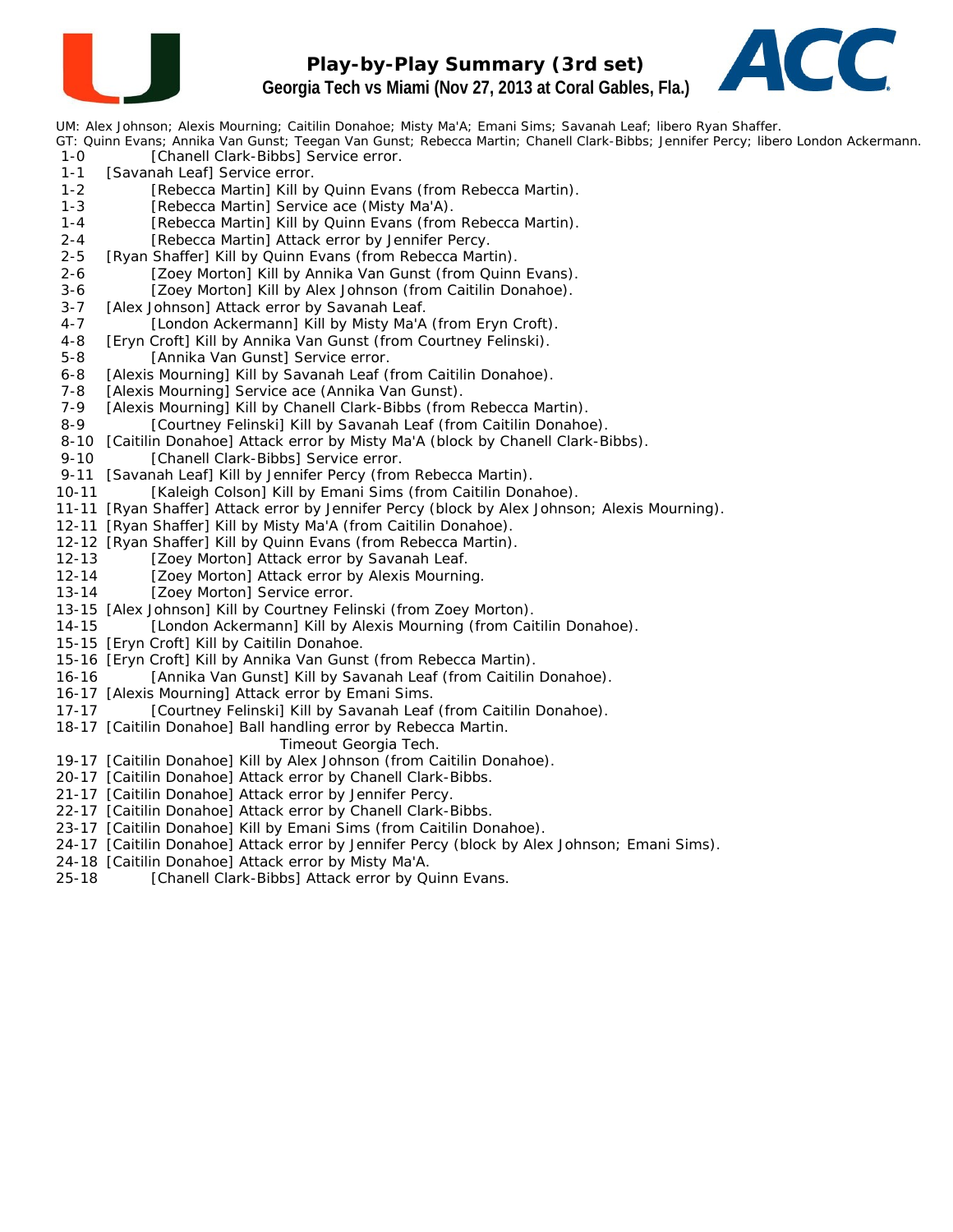

## **Volleyball Box Score (3rd set only) 2013 Miami Hurricanes Volleyball Georgia Tech vs Miami (Nov 27, 2013 at Coral Gables, Fla.)**



|                                      |                                                                                                                                                                                                                                 |   |                |                | Attack                         |                  |                | Serve          |                |                |                                                             |                     | <b>Block</b>        |                |                                                       |     |
|--------------------------------------|---------------------------------------------------------------------------------------------------------------------------------------------------------------------------------------------------------------------------------|---|----------------|----------------|--------------------------------|------------------|----------------|----------------|----------------|----------------|-------------------------------------------------------------|---------------------|---------------------|----------------|-------------------------------------------------------|-----|
| $\#$                                 | Georgia Tech                                                                                                                                                                                                                    | S | K              | E              | <b>TA</b>                      | Pct              | Ast            | <b>SA</b>      | SE             | <b>RE</b>      | Dig                                                         | <b>BS</b>           | BA                  | BE             | <b>BH</b>                                             | Pts |
| $\overline{4}$                       | Quinn Evans                                                                                                                                                                                                                     |   | 4              | 1              | $\overline{7}$                 | .429             | 1              | $\mathbf 0$    | 0              | $\mathbf 0$    | $\overline{O}$                                              | $\mathbf 0$         | $\mathcal{O}$       | $\mathbf 0$    | $\mathbf 0$                                           |     |
| 5                                    | Annika Van Gunst                                                                                                                                                                                                                |   | 3              | $\Omega$       | 6                              | .500             | $\mathsf O$    | $\mathbf{O}$   | 1              | 1              | 4                                                           | $\mathsf{O}\xspace$ | $\mathsf{O}\xspace$ | $\overline{O}$ | $\mathsf O$                                           |     |
| 7                                    | Teegan Van Gunst                                                                                                                                                                                                                |   | $\Omega$       | $\Omega$       | 2                              | .000             | $\Omega$       | $\mathbf 0$    | $\mathbf 0$    | $\mathbf 0$    |                                                             | O                   | 0                   | $\Omega$       | $\Omega$                                              |     |
| 8                                    | Rebecca Martin                                                                                                                                                                                                                  |   | $\Omega$       | $\Omega$       | 3                              | .000             | $\overline{7}$ | 1              | $\mathcal{O}$  | $\mathsf O$    | 1                                                           | $\mathsf{O}\xspace$ | $\mathbf 0$         | $\mathbf 0$    | 1                                                     |     |
| 15                                   | <b>Chanell Clark-Bibbs</b>                                                                                                                                                                                                      |   | 1              | 2              | 8                              | $-.125$          | 0              | $\mathbf 0$    | $\overline{2}$ | $\overline{O}$ | $\overline{2}$                                              |                     | O                   | $\mathcal{O}$  | $\Omega$                                              |     |
| 20                                   | Jennifer Percy                                                                                                                                                                                                                  |   | 1              | 4              | 10                             | $-.300$          | $\overline{O}$ | $\overline{O}$ | $\overline{O}$ | $\overline{O}$ | $\mathbf{1}$                                                | $\overline{O}$      | $\overline{O}$      | $\overline{O}$ | $\overline{O}$                                        |     |
| $\mathbf{1}$                         | Zoey Morton                                                                                                                                                                                                                     |   | 0              | $\mathbf 0$    | $\mathbf{O}$                   | .000             | 1              | 0              | $\mathbf{1}$   | $\overline{O}$ | 0                                                           | O                   | $\mathbf 0$         | 0              | $\Omega$                                              |     |
| 2                                    | London Ackermann                                                                                                                                                                                                                |   | $\overline{O}$ | $\overline{O}$ | $\Omega$                       | .000             | $\overline{O}$ | $\mathbf 0$    | $\overline{O}$ | $\overline{O}$ | 5                                                           | $\overline{O}$      | $\overline{O}$      | $\overline{O}$ | $\mathbf 0$                                           |     |
| 6                                    | Kaleigh Colson                                                                                                                                                                                                                  |   | 0              | $\mathbf 0$    | $\overline{O}$                 | .000             | 0              | $\mathbf 0$    | $\overline{O}$ | $\overline{O}$ | 0                                                           | $\mathbf 0$         | $\mathbf 0$         | $\mathbf 0$    | $\mathbf 0$                                           |     |
| 9                                    | Courtney Felinski                                                                                                                                                                                                               |   |                | $\circ$        | 5                              | .200             | 1              | $\overline{O}$ | 0              | 0              | 0                                                           | $\Omega$            | $\mathsf{O}\xspace$ | $\mathbf 0$    | 0                                                     |     |
|                                      | Totals                                                                                                                                                                                                                          | 1 | 10             | $\overline{7}$ | 41                             | .073             | 10             | 1              | 4              |                | 14                                                          | 1                   | $\overline{O}$      | $\overline{O}$ | 1                                                     |     |
| Set<br>1<br>$\overline{2}$<br>3<br>4 | Team Attack By Set<br>K.<br>E TA<br>Pct<br>$\overline{O}$<br>$\overline{O}$<br>.000<br>$\mathbf{O}$<br>.000<br>$\Omega$<br>$\mathbf 0$<br>$\mathcal{O}$<br>.073<br>10<br>41<br>7<br>.000<br>$\Omega$<br>$\Omega$<br>$\mathbf 0$ |   |                |                | <b>SET SCORES</b><br>Miami (3) | Georgia Tech (1) |                | 1<br>16<br>25  | 2<br>25<br>16  | 3<br>18<br>25  | <b>TOTAL TEAM BLOCKS: 1.0</b><br>$\overline{A}$<br>18<br>25 |                     |                     |                | Team Records:<br>12-19 (6-13 ACC)<br>18-11 (11-8 ACC) |     |
|                                      |                                                                                                                                                                                                                                 |   |                |                | Attack                         |                  |                | Serve          |                |                |                                                             |                     | <b>Block</b>        |                |                                                       |     |
| #                                    | Miami                                                                                                                                                                                                                           | S | K              | Ε              | ТA                             | Pct              | Ast            |                | SA SE          | <b>RE</b>      | $\bigcup$                                                   |                     |                     | BS BA BE       | <b>BH</b>                                             | Pts |
| 1                                    | Alex Johnson                                                                                                                                                                                                                    |   | 2              | $\overline{O}$ | $\overline{7}$                 | .286             | $\mathbf 0$    | 0              | 0              | 0              | 2                                                           | 0                   | $\overline{2}$      | $\Omega$       | $\Omega$                                              |     |
| 4                                    | <b>Alexis Mourning</b>                                                                                                                                                                                                          |   | 1              | 1              | $\overline{4}$                 | .000             | $\mathsf O$    | 1              | $\mathbf 0$    | $\mathsf{O}$   | $\mathbf{1}$                                                | $\mathsf{O}\xspace$ | $\mathbf{1}$        | $\mathbf 0$    | $\mathbf{O}$                                          |     |
| 14                                   | Misty Ma'A                                                                                                                                                                                                                      |   | 2              | $\overline{2}$ | 5                              | .000             | $\mathbf 0$    | $\mathbf 0$    | $\overline{O}$ | 1              | 4                                                           | $\mathbf 0$         | $\overline{O}$      | $\mathcal{O}$  | O                                                     |     |
| 16                                   | Emani Sims                                                                                                                                                                                                                      |   | $\overline{2}$ | 1              | $\overline{7}$                 | .143             | 0              | 0              | $\Omega$       | $\overline{O}$ | 0                                                           | 0                   | 1                   | 0              | $\overline{O}$                                        |     |
|                                      |                                                                                                                                                                                                                                 |   |                |                |                                |                  |                |                |                |                |                                                             |                     |                     |                |                                                       |     |

| 21             | Savanah Leaf          |  |    | 182  |  |  | г. |  |   |                          |
|----------------|-----------------------|--|----|------|--|--|----|--|---|--------------------------|
| 5 <sup>5</sup> | Eryn Croft            |  |    | OOC  |  |  |    |  |   | $\overline{\phantom{0}}$ |
| 10             | Ryan Shaffer          |  |    | 000  |  |  |    |  |   |                          |
| 15             | Caitilin i<br>Donahoe |  |    | .500 |  |  |    |  |   | -                        |
|                | Totals                |  | 36 | 167  |  |  | 20 |  | U |                          |

 **Team Attack By Set**

| Set | K.  |  | E TA Pct             |
|-----|-----|--|----------------------|
|     | O.  |  | $0\quad 0\quad .000$ |
| 2   | 0.  |  | 00.000               |
| 3   | 12. |  | 6 36 .167            |
|     | O.  |  | 0 0 0 0 0 0          |

TOTAL TEAM BLOCKS: 2.0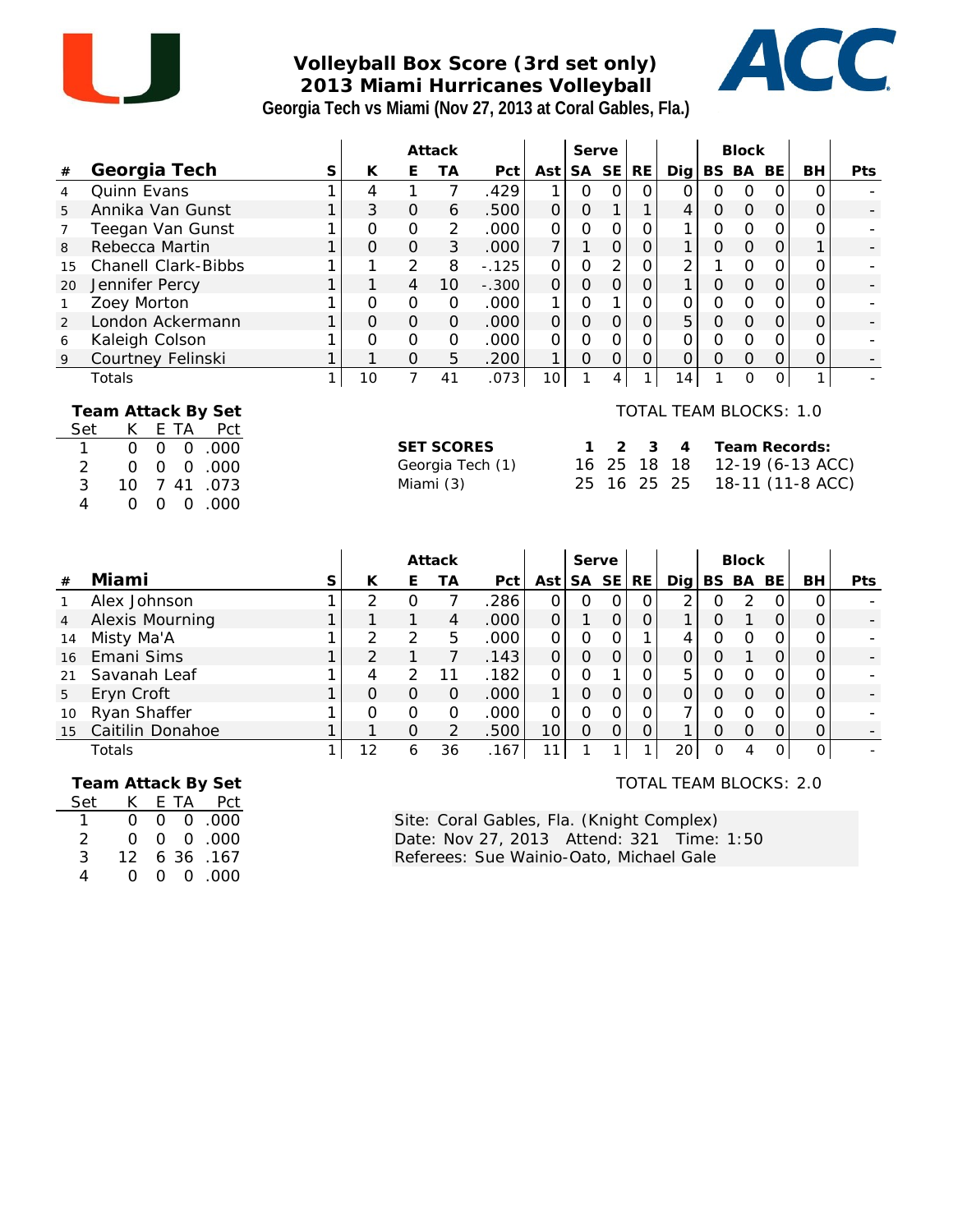

#### **Play-by-Play Summary (4th set) Georgia Tech vs Miami (Nov 27, 2013 at Coral Gables, Fla.)**



GT: Quinn Evans; Annika Van Gunst; Teegan Van Gunst; Rebecca Martin; Chanell Clark-Bibbs; Jennifer Percy; libero London Ackermann. UM: Alex Johnson; Alexis Mourning; Caitilin Donahoe; Misty Ma'A; Emani Sims; Savanah Leaf; libero Ryan Shaffer.

- 1-0 [Caitilin Donahoe] Attack error by Chanell Clark-Bibbs (block by Emani Sims; Savanah Leaf).
- 2-0 [Caitilin Donahoe] Kill by Emani Sims (from Caitilin Donahoe).
- 3-0 [Caitilin Donahoe] Attack error by Jennifer Percy.
- 4-0 [Caitilin Donahoe] Attack error by Annika Van Gunst.
- 5-0 [Caitilin Donahoe] Service ace (Annika Van Gunst).
	- *Timeout Georgia Tech.*
- 5-1 [Caitilin Donahoe] Attack error by Savanah Leaf (block by Rebecca Martin).
- 5-2 [Chanell Clark-Bibbs] Kill by Jennifer Percy.
- 6-2 [Chanell Clark-Bibbs] Kill by Emani Sims (from Caitilin Donahoe).
- 6-3 [Savanah Leaf] Kill by Jennifer Percy (from Rebecca Martin).
- 6-4 [Kaleigh Colson] Kill by Quinn Evans (from Kaleigh Colson).
- 7-4 [Kaleigh Colson] Kill by Alex Johnson (from Caitilin Donahoe).
- 8-4 [Ryan Shaffer] Attack error by Quinn Evans (block by Alexis Mourning; Alex Johnson).
- 8-5 [Ryan Shaffer] Kill by Quinn Evans (from Rebecca Martin).
- 8-6 [Zoey Morton] Attack error by Alexis Mourning (block by Annika Van Gunst; Quinn Evans).
- 9-6 [Zoey Morton] Kill by Alex Johnson (from Caitilin Donahoe).
- 10-6 [Alex Johnson] Kill by Misty Ma'A (from Caitilin Donahoe).
- 10-7 [Alex Johnson] Service error.
- 11-7 [London Ackermann] Kill by Misty Ma'A (from Caitilin Donahoe).
- 12-7 [Misty Ma'A] Kill by Savanah Leaf (from Caitilin Donahoe).
- 12-8 [Misty Ma'A] Kill by Chanell Clark-Bibbs (from Rebecca Martin).
- 13-8 [Annika Van Gunst] Kill by Savanah Leaf (from Caitilin Donahoe).
- 13-9 [Alexis Mourning] Kill by Chanell Clark-Bibbs.
- 13-10 [Courtney Felinski] Service ace (Misty Ma'A).
- 13-11 [Courtney Felinski] Attack error by Savanah Leaf (block by Rebecca Martin; Chanell Clark-Bibbs).
- 13-12 [Courtney Felinski] Kill by Chanell Clark-Bibbs (from Rebecca Martin).
	- *Timeout Miami.*
- 14-12 [Courtney Felinski] Kill by Savanah Leaf (from Caitilin Donahoe).
- 15-12 [Caitilin Donahoe] Kill by Savanah Leaf (from Emani Sims).
- 15-13 [Caitilin Donahoe] Kill by Chanell Clark-Bibbs (from Rebecca Martin).
- 16-13 [Chanell Clark-Bibbs] Kill by Savanah Leaf (from Caitilin Donahoe).
- 16-14 [Savanah Leaf] Kill by Quinn Evans (from Rebecca Martin).
- 17-14 [Kaleigh Colson] Attack error by Jennifer Percy (block by Emani Sims; Alex Johnson).
- 18-14 [Ryan Shaffer] Attack error by Jennifer Percy.
- 19-14 [Ryan Shaffer] Service ace (Teegan Van Gunst).
	- *Timeout Georgia Tech.*
- 20-14 [Ryan Shaffer] Attack error by Annika Van Gunst.
- 20-15 [Ryan Shaffer] Ball handling error by Savanah Leaf.
- 21-15 [Zoey Morton] Kill by Misty Ma'A (from Caitilin Donahoe).
- 21-16 [Alex Johnson] Attack error by Misty Ma'A.
- 22-16 [London Ackermann] Kill by Misty Ma'A (from Caitilin Donahoe).
- 22-17 [Julia Giampaolo] Service error.
- 22-18 [Annika Van Gunst] Kill by Rebecca Martin (from Chanell Clark-Bibbs).
- 23-18 [Annika Van Gunst] Attack error by Courtney Felinski (block by Alexis Mourning; Caitilin Donahoe).
- 24-18 [Alexis Mourning] Kill by Emani Sims (from Caitilin Donahoe).
- 25-18 [Alexis Mourning] Attack error by Zoey Morton.

MIAMI 3, GEORGIA TECH 1